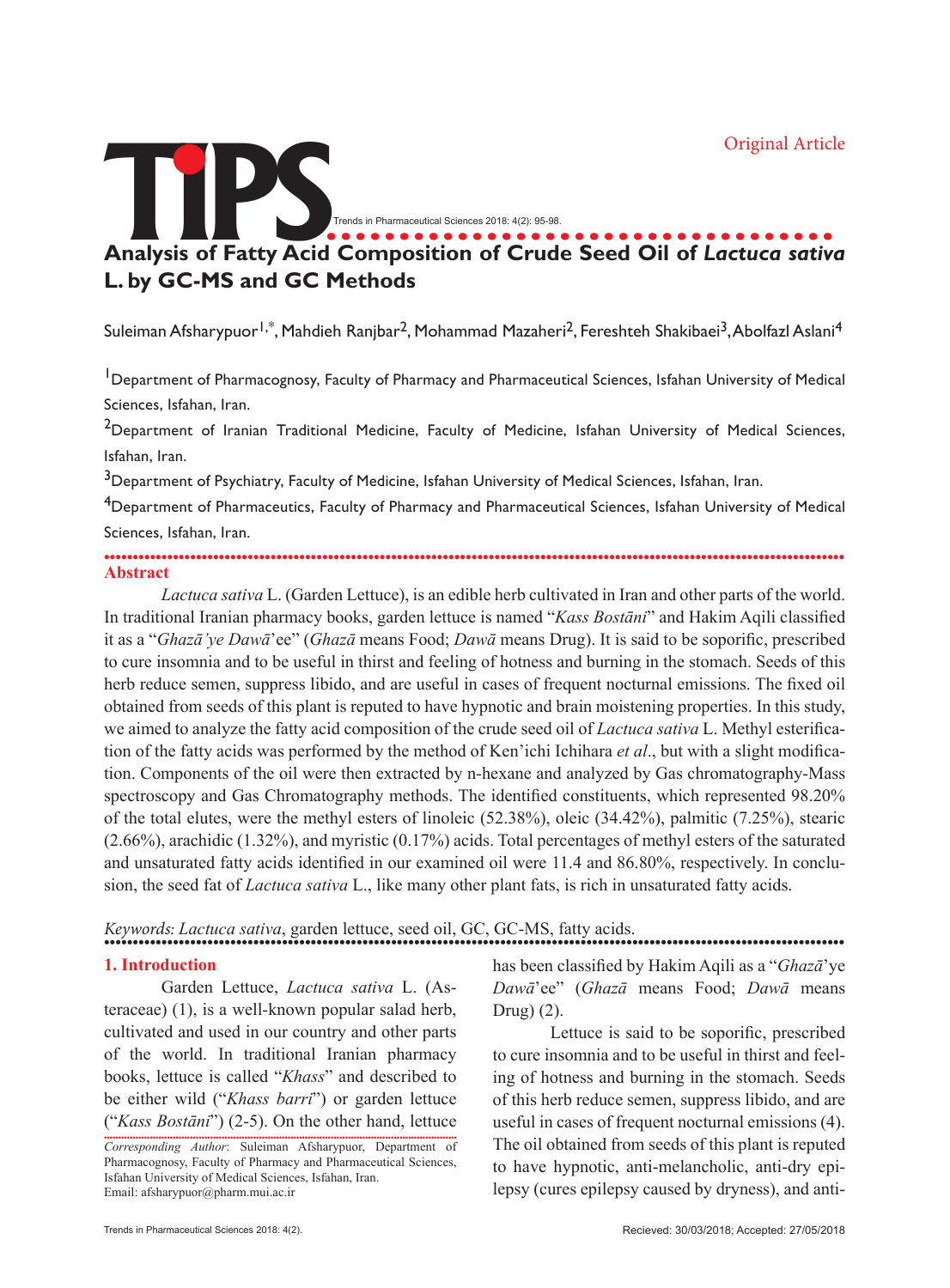wine-bibbing properties. It has also brain moistening effect and is used in resolving hardness (2, 5).

As part of a research project designed for analysis of different parts and products of this plant, in this study, we aimed to analyze the fatty acid composition of the crude oil obtained from cold expression of its seeds. To the best of our knowledge, there is no report on analyzing the fatty acids of crude seed oil of *Lactuca sativa*  L. by applying both Gas Chromatography-Mass Spectroscopy (GC-MS) and Gas Chromatography (GC) methods.

# **2. Materials and methods**

### *2.1. Plant material*

Seeds of *Lactuca sativa* L. were obtained from a commercial market in Isfahan, Iran, in 2016. They were cultivated in the Central Greenhouse of Isfahan University of Medical Sciences, and the fully developed plants were characterized by the Botany Department of Faculty of Sciences, University of Isfahan, Iran. Specimens of the flowering plant were deposited in the herbarium of medicinal plants of Pharmacognosy Department, Faculty of Pharmacy and Pharmaceutical Sciences, Isfahan University of Medical Sciences, Iran under a voucher number 3405.

# *2.2. Fatty acid methyl esters and sample preparation*

Methyl esterification of the fatty acids was performed by the method of Ken'ichi Ichihara *et al.* (6) with a slight modification. An appropriate amount of the seed oil was mixed with 5 ml of n-hexane and vortexed. Then, 500 μl of 2 M methanolic KOH was added and the mixture was shaken vigorously for 2 min and centrifuged. The upper hexane layer was then separated and stored in sealed vials at -18 °C before GC-MS and GC analyses.

### *2.3. GC-MS analysis*

The components of the n-hexane extract obtained in the previous step were analyzed on an Agilent 7890A GC and Agilent 5975C mass detector under the following conditions: injection of 0.1μl samples, HP-5 MS capillary column (60 m $\times$ 0.25 mm; film thickness 0.25 µm); carrier

gas He, flow rate 1.3 ml/min, injector temperature 250 °C, temperature program: 40 °C hold for 3 min, 40-290 °C at 5 °C /min, then hold at 290 °C for 3 min; mass spectra: electronic impact, ionization potential 70 eV, ion source temperature 250 °C, ionization current 1000 μA, resolution 1000 and mass range 30-400.

Identification of the components, in this method, was performed by computational matching against the library spectra (library database Wiley 275.L) evluating their retention indices with reference to an n-alkane series in a temperature programmed run, interpreting the fragmentation pattern of the components, and comparison of their retention indices with the literature data (7,8).

# *2.4. GC analysis*

Analysis of the components of the nhexane extract was also carried out on an Agilent 6890 N under the following conditions: injection of 1μl samples, HP-88 MS capillary column (100  $m \times 0.25$  mm; film thickness 0.20  $\mu$ m); carrier gas nitrogen, flow rate 1 ml/min, injector temperature 260 °C, temperature program: 100 °C hold for 5 minutes, followed by 100-240 °C at 4 °C/min, then hold at 240 °C for 4 minutes.

Quantification of the components of the nhexane extract eluted in the GC analysis was performed using standard methyl esters of the fatty acids in three replicate experiments.

### **3. Results and discussion**

The GC spectrum of the fatty acid methyl esters of crude seed oil is shown in Figure 1, while the name of the identified constituents by GC-MS and their quantities, which were obtained by GC analysis representing 98.20% of the total elutes, are listed in Table 1.

The n-hexane extract of the examined oil was composed of a mixture of methyl esters of saturated and unsaturated fatty acids. Saturated fatty acids included the methyl esters of myristic acid (0.17%), palmitic acid (7.25%), stearic acid  $(2.66\%)$ , and arachidic acid  $(1.32\%)$ ; while the unsaturated fatty acids composed of the methyl esters of linoleic (52.38%) and oleic (34.42%) acids.

The total percentage of methyl esters of the saturated fatty acids in our examined oil was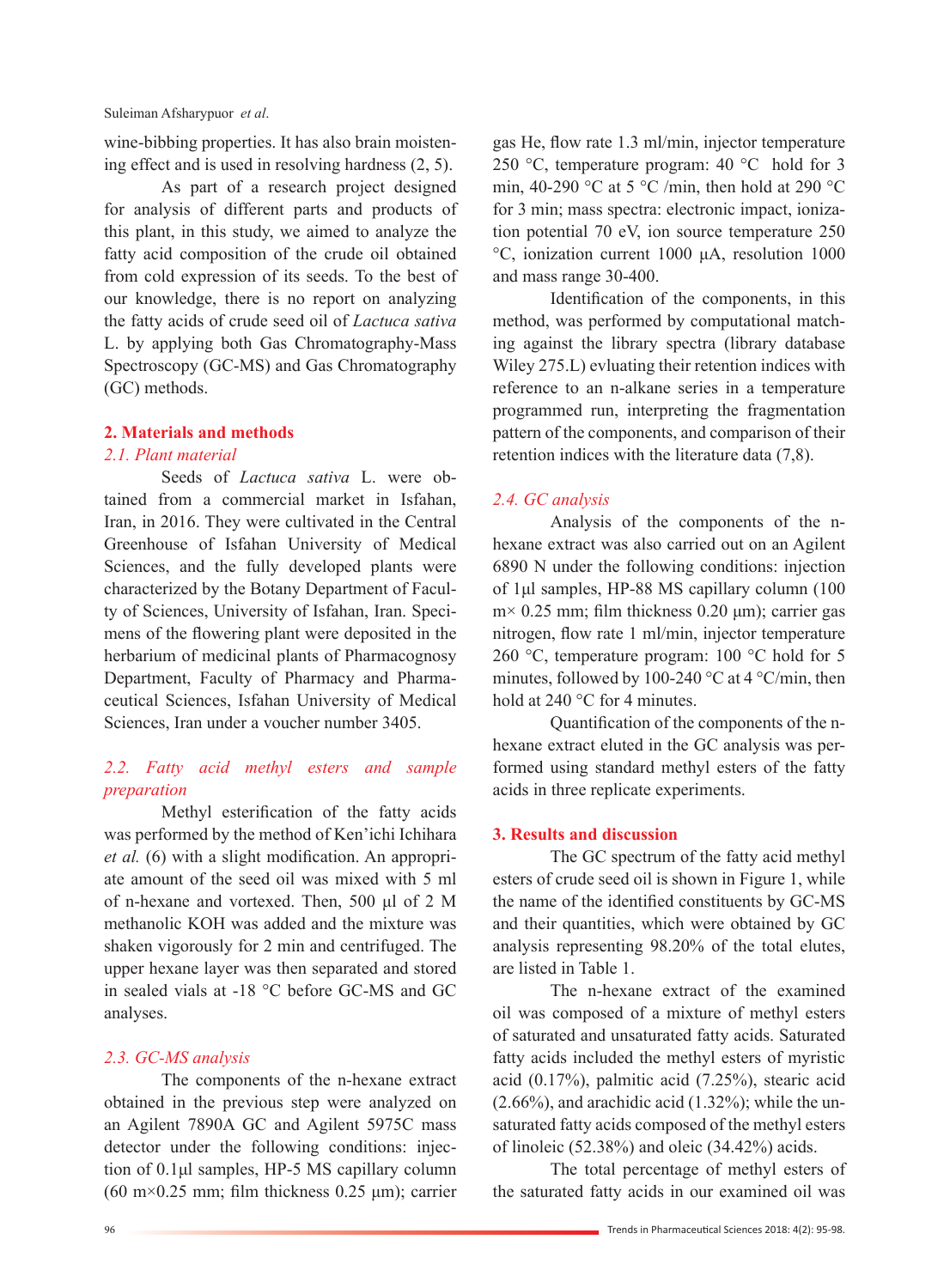

Figure 1. GC spectrum of the fatty acid methyl esters extracted by n-hexane from the crude seed oil of *Lactuca sativa* L. after esterification.

11.40%; while the total percentage of methyl esters of the unsaturated fatty acids (i.e: linoleic-or omega 6- and oleic acids) of our oil was 86.80%. Shaoqin *et.al.* (9), who extracted *Lactuca sativa*  seed oil and its fatty acid composition by supercritical  $CO<sub>2</sub>$  and analyzed its fatty acid composition, have reported that the total percentage of the unsaturated fatty acid methyl esters of their oil was 86.68%. Harborne declared that oleic acid is often accompanied by di-unsaturated linoleic acid.

Table 1. Identified and quantified fatty acid methyl esters in n-hexane extract of crude seed oil of *Lactuca sativa* L.

| No.                                                                                         | Components <sup>a</sup>                                                                                                           | Calc. RI <sup>b</sup> | Rep. RIC | $\mathbf{0}_{\mathbf{0}}\mathbf{d}$ |
|---------------------------------------------------------------------------------------------|-----------------------------------------------------------------------------------------------------------------------------------|-----------------------|----------|-------------------------------------|
| 1                                                                                           | Tetradecanoic acid methyl ester                                                                                                   | 1725                  | 1725     | 0.17                                |
|                                                                                             | {Myristic acid methyl ester}                                                                                                      |                       |          |                                     |
| $\overline{2}$                                                                              | Hexadecanoic acid methyl ester                                                                                                    | 1930                  | 1928     | 7.25                                |
|                                                                                             | {Palmitic acid methyl ester}                                                                                                      |                       |          |                                     |
| $\mathfrak{Z}$                                                                              | 9,12-Octadecadienoic acid $(Z, Z)$ methyl ester                                                                                   | 2105                  | 2111     | 52.38                               |
|                                                                                             | {Linoleic acid methyl ester}                                                                                                      |                       |          |                                     |
| $\overline{4}$                                                                              | 9-Octadecenoic acid $(Z)$ methyl ester                                                                                            | 2112                  | 2116     | 34.42                               |
|                                                                                             | {Oleic acid methyl ester}                                                                                                         |                       |          |                                     |
| 5                                                                                           | Octadecanoic acid methyl ester                                                                                                    | 2132                  | 2127     | 2.66                                |
|                                                                                             | (Stearic acid methyl ester)                                                                                                       |                       |          |                                     |
| 6                                                                                           | Eicosanoic acid methyl ester                                                                                                      | 2332                  | 2329     | 1.32                                |
|                                                                                             | {Arachidic acid methyl ester}                                                                                                     |                       |          |                                     |
|                                                                                             | <b>Total:</b>                                                                                                                     |                       |          | 98.20                               |
|                                                                                             | <b>Saturated fatty acid methyl esters</b>                                                                                         |                       |          | 11.40                               |
|                                                                                             | <b>Unsaturated fatty acid methyl esters</b>                                                                                       |                       |          | 86.80                               |
| <sup>a</sup> Components arranged in order of their elution from an HP-5MS capillary column. |                                                                                                                                   |                       |          |                                     |
|                                                                                             | <sup>b</sup> Retention indices (RI) calculated from retention times relative to those of $C_5-C_{24}$ n-alkanes on HP-5MS column. |                       |          |                                     |

<sup>c</sup>Reported retention indices were extracted from references 7-8.

<sup>d</sup>Percentage of the components determined by GC method using an HP-88MS capillary column.